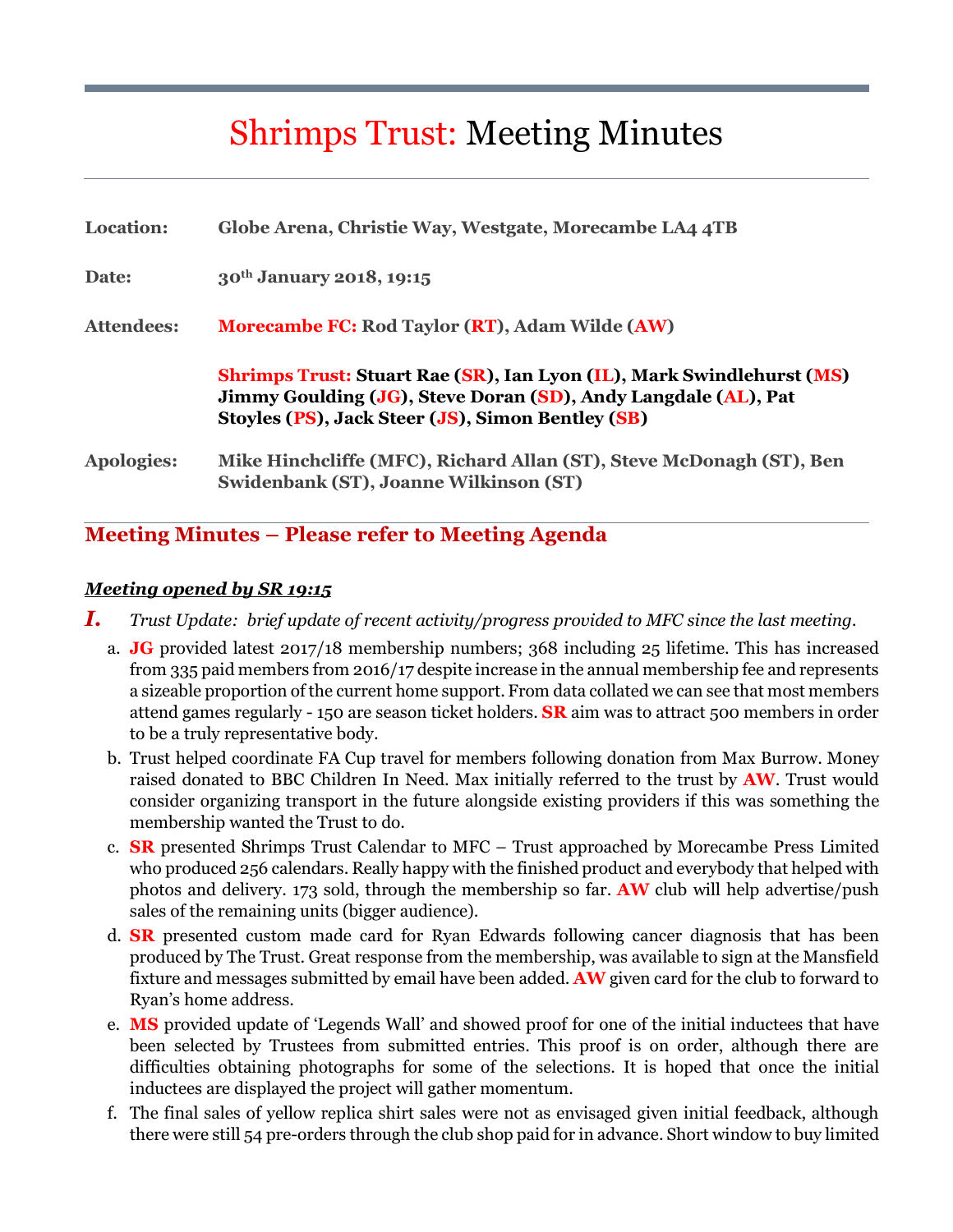sales, as did sizing issue - roughly £2k gross at retail for the club. **AW** people who have ordered like the shirts, and you seem them being worn around the ground.

- g. **MS** gave summary of upcoming Trust events which are all fundraisers that aim to create a family friendly environment for supporters to get behind. **RT** commented that the club supports the events and the charities are worthy, but questions have been asked as to whether there could be events in aid of the club. Trust to fundraise for specific projects such as Omega Terrace development. Events will have BOD representation.
- h. **SD** delivering fixtures posters to shops, pubs cafes across Morecambe and surrounding areas. Feedback has been great from the recent poster designs.

### **II.** *Matters outstanding from last Trustee & Board Meeting*

- a. *Bar Pricing* there have been no further developments regarding potential Trust member discount in JB's Bar. Still an issue that the Trust receives most feedback about. Bar can be quite after most home games. **MS** Accrington Stanley have happy-hour after final whistle. **RT** club could look at running promotions. **SD** would be good if these could be on the days when there are events on to retain people after the games. **SR** showed attendees a trophy that has been purchased for the winners of the quiz, which has been named in memory of Geoff Wilson.
- b. *Smoking Areas for home fans* **RT** has had meeting with ground safety officer. It is an issue that causes problems, particularly amongst away fans. There can be no smoking inside the perimeter of the stadium. **MS** other clubs currently allow spectators to exit the ground at half-time and be readmitted. GSO believes this would require additional resource that the club does not currently have on match days. **JG** gates are stewarded at half-time currently. Trust could come up with a formal solution, but this would need to also apply to away fans as they can't be treated differently – although hospitality guests are currently allowed to smoke at half-time, so this is inconsistent. **RT** to revisit with GSO.
- c. *Omega Terrace development* **RT** waiting for full plans from DST Group. Project has not been a priority with the clubs current off-field issues. Financing an issue based on current quotes, in the region of £20k for cover (no enclosed sides) – although Janet Preston (MFC Community Sports) might be able to apply for a grant to contribute towards the project. **SR** this is a project that the Trust would like to get involved with and is in a position to help with financing and fundraising. Will need approval from membership – and for plans to be shared.
- d. *Volunteers* **SR** apologies that a specific campaign for volunteers to help litter collection has not been launched as per previous commitment. **JG** nobody has come forward so far from the appeals in mailouts but contact has been made with local community group, who have been referred to the club and are now assisting with clear-up a few days after home games. **RT** ideally this should be done straight after games if possible – causes issues for ground maintenance team. Disappointed that nobody has volunteered to help so far, and willing to help/join in with those who do volunteer. Club also needs a match day greeter to volunteer on match days – Geoff Street used to do this but has left the area. Free admission for anybody that can help the club in these areas.

#### **III.** *Ownership Update*

a. *Ownership Update* – **SR** read out timeline of events from Fans Forum 12th October 2018 (club is for sale - no interested parties), to a press release by Graham Burnard 26th October (interested party, BOD must resign), followed by a club statement 27th October (club has alternative interested party and will consider both bids at the next Board meeting – existing board have supported wage payments for October). RT some members of the existing BOD have continued to support wage payments in each month that has followed announcements. There are interested parties in buying the club, but any sale not expected to happen in the short-term.